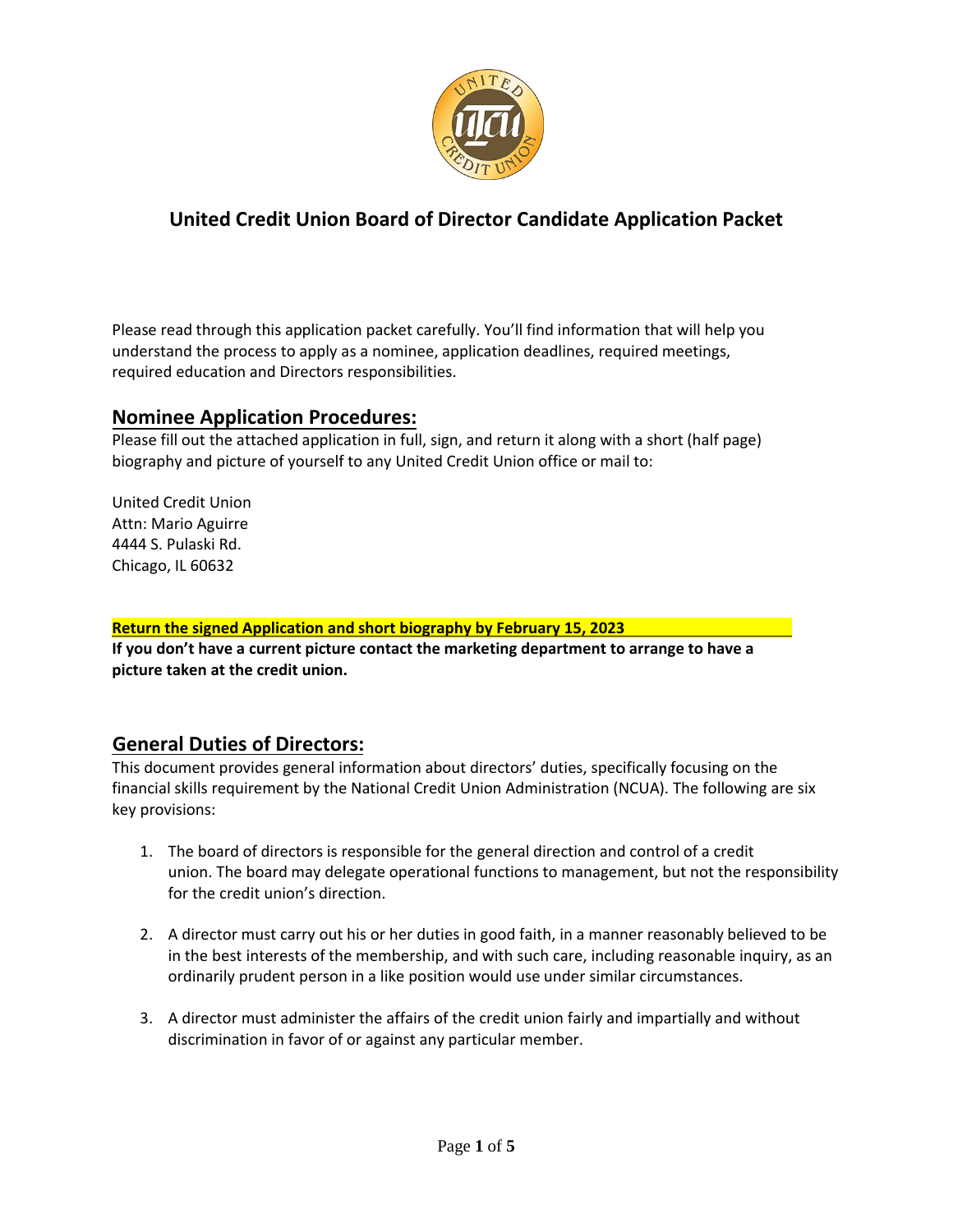- 3. A director must have at least a working familiarity with basic finance and accounting practices, including the ability to read and understand the credit union's balance sheet and income statement and the ability to ask, as appropriate, substantive questions of management and auditors.
- 4. A director must direct the operations of the credit union in conformity with the Federal Credit Union Act, NCUA's Rules and Regulations, State of Illinois Laws, other applicable laws, and sound business practices.
- 5. A director may rely on information prepared or presented by employees or consultants the director reasonably believes to be reliable and competent and who merit confidence in the particular functions performed.

# **Basic Financial Skills Required**

The board of directors is charged with the general direction and control of the institution. Credit unions, however, are not like many other commercial entities in that they do not produce observable physical goods or services. Instead, credit unions receive deposits from the membership and, in turn, lend or invest these funds. The key measure of the credit union's success or failure is its financial statements. As such, a director must understand these financial statements to participate in a meaningful manner in the direction and control of the institution.

Accordingly, to be an effective director, an individual must have a certain base level of financial skills, consistent with the size and complexity of the credit union operation they serve. At a minimum, directors must have the ability to read and understand the credit union's balance sheet and income statement. If directors do not have the requisite skills when elected or appointed, they must obtain these skills in a timely manner.

# **What a Director Should Know**

At a minimum, a director should be able to examine the credit union's balance sheet, income statement and be able to answer the following questions:

- What does this line item mean? Why is it important to the credit union?
- Is the value of the line item changing over time? If so, what does that change (either positive or negative) mean?
- Is the change important to the credit union?

A director must understand the specific activities in which his or her credit union engages. In particular, a director must understand not only how these activities generate revenue for the credit union but also, and perhaps most importantly, the various risks associated with these activities that could lead to financial loss.

To do their job in a meaningful manner, it is essential that directors understand the risks found in depository institutions -- that is, credit, liquidity, interest rate, compliance, strategic, transaction, and reputation risk. Moreover, directors must understand the internal control structures at the credit union that limit and control these risks.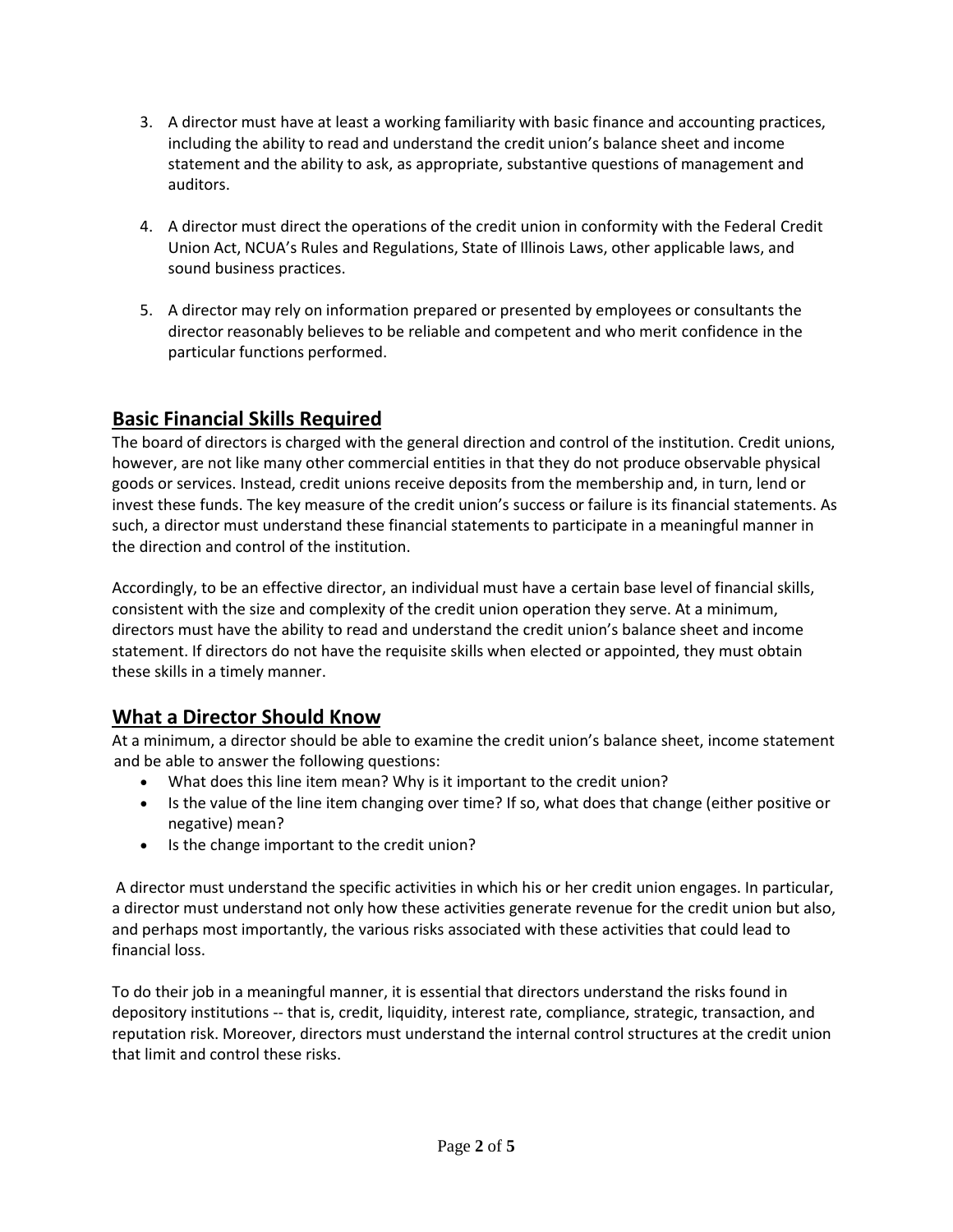#### **Education Requirements**

- All newly elected Directors shall be required to pass the beginning six core Volunteer Achievement Program (VAP) courses in the first year of their term, unless they have previously passed them during another term.
- Continuing directors shall be required to pass at least one additional VAP (Volunteer Achievement Program) module each year; (year being defined as annual meeting to the next annual meeting). Any Director failing to pass their required courses shall be excluded from nomination for additional terms by the Nominating Committee
- Additional Regulatory training shall be provided to Directors at least once annually.
- Additionally, a director shall be required to attend at least one (1) National Conference during his/her three (3) year term. An exception to this rule shall be granted where a director is in the third year of his/her term and has given notice to the board that he/she will not be seeking re-election.

# **What You Can Expect as a Board Member**

If you are elected to serve as a Director, you can expect to spend several hours each month preparing for and attending meetings. In addition, you will be expected to attend United Credit Union's annual Strategic Planning Meeting.

- Attend regular monthly Board meetings which shall be held on the third Saturday of each month, or as otherwise determined by Board.
- Actively serve on one or two standing committees
- Attend workshops and special meetings
- Actively promote the Credit Union
- Familiarize yourself with the services, policies and procedures of the Credit Union
- Complete educational programs as required by Board policy or Regulators
- Set a good example as to standing in the community, financial responsibility and integrity
- Directors are expected to use the many services offered to members

# **Other Important Things to Know**

There are several criteria for becoming a United Credit Union volunteer:

- You must be at least 18 years of age
- You are required to be a United Credit Union members in good standing, meaning a member who has never caused the credit union a loss, nor abused any services of the credit union.
- You will receive no compensation for your service, although United Credit Union will reimburse you for approved expenses incurred in serving as a volunteer.
- You should be a good money manager yourself.
- Must have a good credit history and no criminal convictions
- Your primary duty is to serve the membership. In this regard you make decisions that are good for the credit union and all members, regardless of how those decisions may affect your personal situation.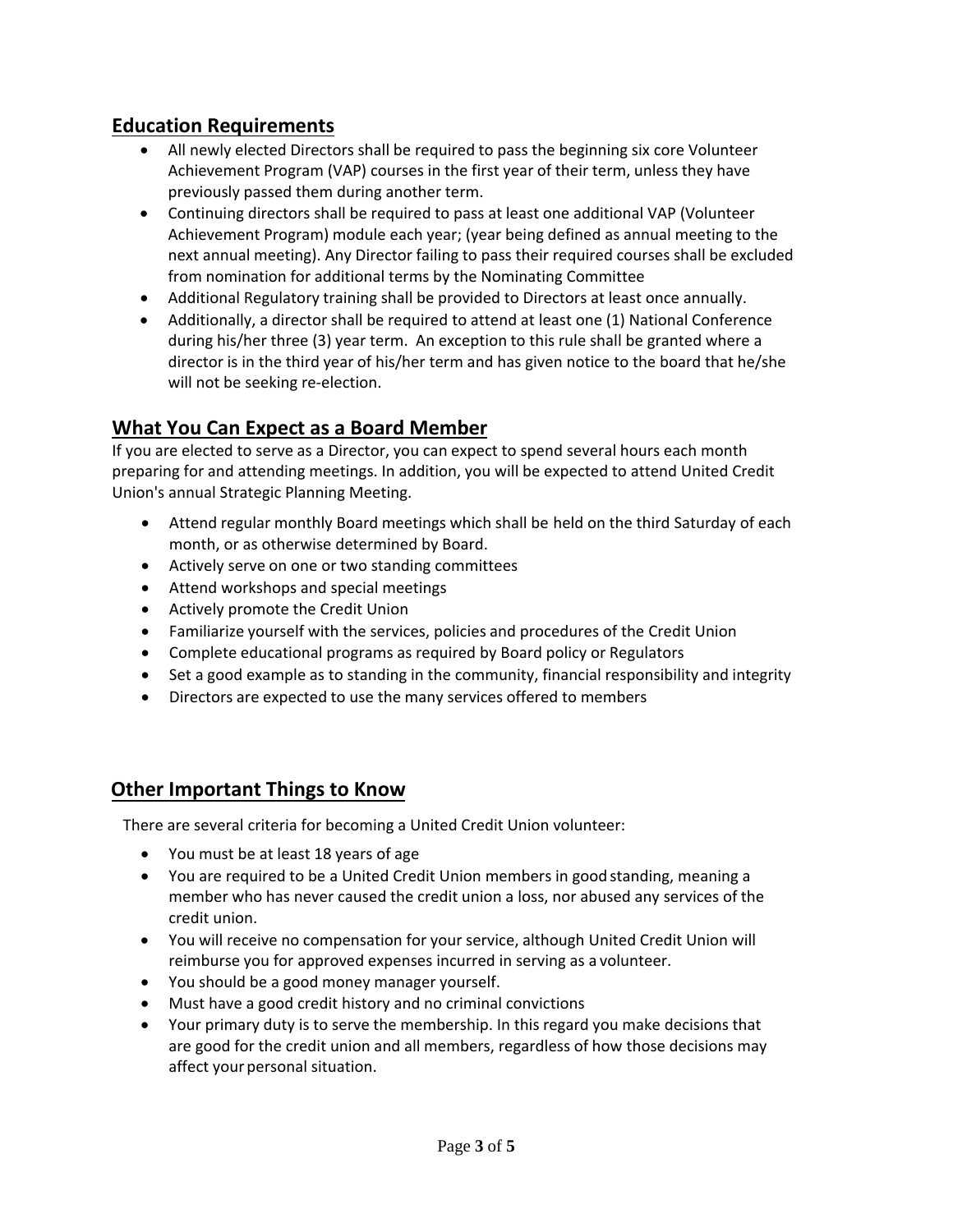

# **United Credit Union Board of Directors Candidate Application**

# **Personal Information**

|    |                                                                                                                | United CU Account Number: _____________                                                              |
|----|----------------------------------------------------------------------------------------------------------------|------------------------------------------------------------------------------------------------------|
|    |                                                                                                                |                                                                                                      |
|    |                                                                                                                |                                                                                                      |
|    |                                                                                                                |                                                                                                      |
|    |                                                                                                                | Phone Number: _________________________________Work Phone Number: __________________________________ |
|    | Please indicate the highest level of education you have completed:<br>HS Diploma                               |                                                                                                      |
|    | Undergraduate Degree                                                                                           |                                                                                                      |
|    |                                                                                                                |                                                                                                      |
|    |                                                                                                                |                                                                                                      |
|    | <b>Questionnaire</b>                                                                                           |                                                                                                      |
|    | 1. Why are you interested in serving as a United Credit Union board member?                                    |                                                                                                      |
| 2. | Describe particular skills, experience, knowledge, or strengths you would bring to United CU.                  |                                                                                                      |
|    | 3. Please list current or former volunteer positions you've held, including with United CU or any other credit |                                                                                                      |

- 4. What would you recommend United CU consider to better serve the interests ofmembers?\_\_\_\_\_\_\_\_\_\_\_\_
- 5. Please describe the role you see yourself playing as a United CU board member.